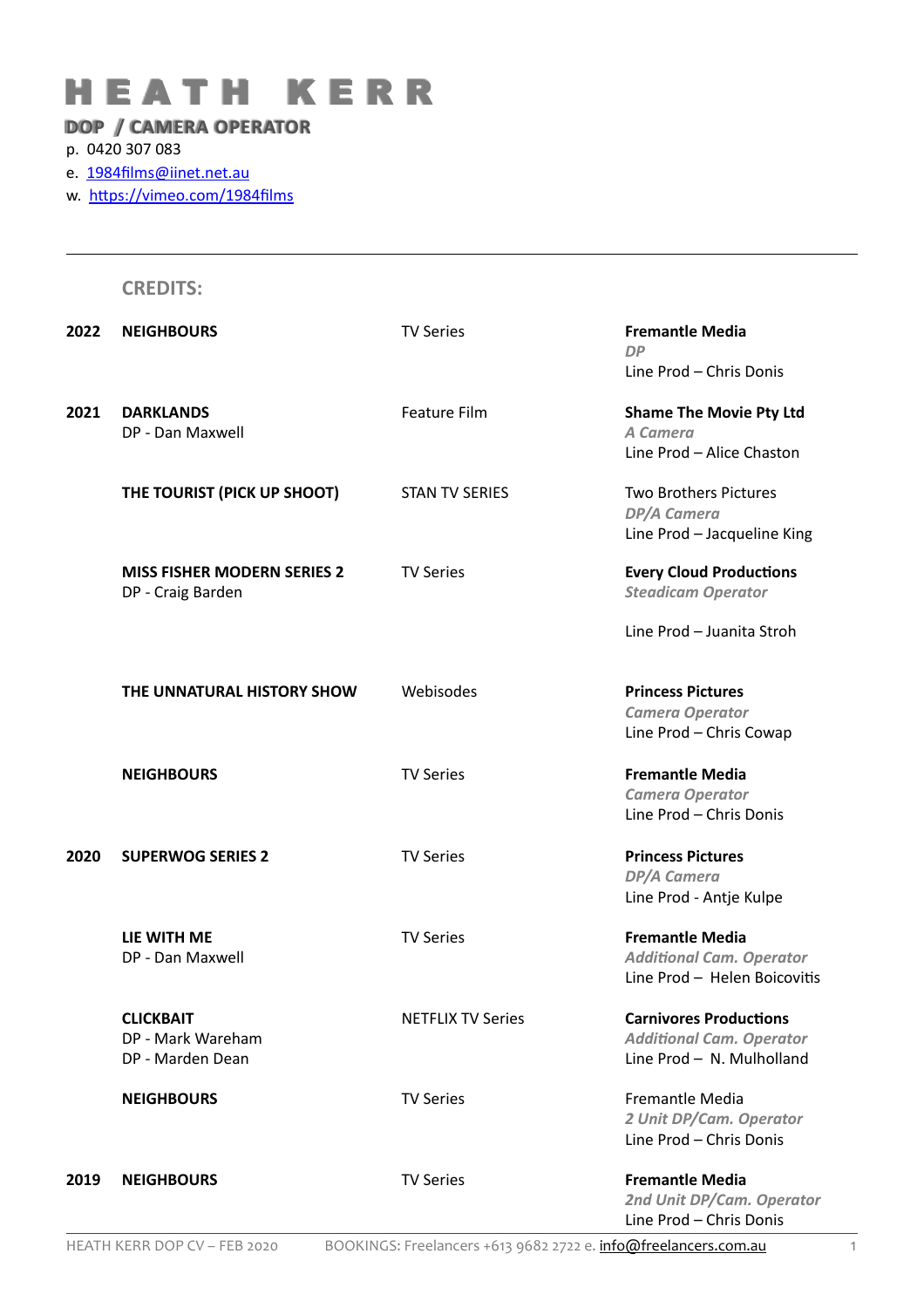|      | <b>MIGHTY MUSTANGS FC 3</b><br>DP-Craig Barden                  | V Series              | <b>Matchbox Pictures</b><br><b>Additional Camera Operator</b><br>Prod Mgr - Amanda Wray     |
|------|-----------------------------------------------------------------|-----------------------|---------------------------------------------------------------------------------------------|
|      | <b>THE GLOAMING</b><br>DP-Tania Lambert                         | <b>STAN TV Series</b> | <b>Disney ABC for Stan</b><br>2nd Unit B Cam Operator<br>Prod Mgr - Peter Muston            |
|      | <b>NEIGHBOURS</b><br><b>Byron Bay Shoot</b>                     | <b>TV Series</b>      | <b>Fremantle Media</b><br>DP/Cam. Operator                                                  |
|      | <b>5 BEDROOMS</b><br>DP-Craig Barden                            | <b>TV Series</b>      | <b>ABC</b><br><b>Time-Lapse Unit/C Camera</b><br>Prod Mgr - Sue Edwards                     |
|      | <b>GET 'EM</b><br>https://www.youtube.com/watch?v=mL81hVOHpTo   | Film Clip             | 1984 Films<br><b>DP/Camera Operator</b>                                                     |
|      | INT. JAZZ DAY 2019<br>DP-Greg Harrington                        | Live Concert          | <b>ABC</b><br><b>Camera Operator</b>                                                        |
| 2018 | <b>GLITCH 3</b><br>DP-Aaron McLisky                             | <b>TV Series</b>      | <b>Matchbox Pictures</b><br><b>B Camera/Steadicam Op.</b><br>Prod Mgr - James Grandison     |
|      | <b>MIGHTY MUSTANGS FC 3</b><br>DP-Craig Barden                  | <b>TV Series</b>      | <b>Matchbox Pictures</b><br><b>Additional Camera Operator</b><br>Prod Mgr - Amanda Wray     |
|      | <b>SUPERWOG</b><br><b>SERIES 1</b>                              | <b>TV Series</b>      | <b>Princess Pictures</b><br>DP/A Camera<br>Prod Mgr - Darren McFarlane                      |
|      | <b>NOWHERE BOYS 4</b><br>DP-Craig Barden                        | <b>TV Series</b>      | <b>Nowhere Boys Productions</b><br><b>B Camera/Steadicam Op.</b><br>Prod Mgr - Jane Lindsay |
| 2017 | <b>WENTWORTH 7</b><br>DP-Kath Chambers                          | <b>TV Series</b>      | <b>Fremantle Media</b><br><b>Time-Lapse Unit</b><br>Prod Mgr - Sue Edwards                  |
|      | <b>DOCTOR BLAKE MYSTERIES</b><br>DP-Craig Barden                | Telemovie             | <b>January Productions</b><br><b>Additional Camera Operator</b><br>Prod Mgr - Jane Lindsay  |
|      | <b>LOCKED UP</b><br>https://www.youtube.com/watch?v=imWGnlzLPiU | Film Clip             | 1984 Films<br>DP/Cam. Operator                                                              |
|      | <b>WENTWORTH 6</b><br>DP-Kath Chambers                          | <b>TV Series</b>      | <b>Fremantle Media</b><br><b>Additional Camera Operator</b><br>Prod Mgr - Sue Edwards       |
|      | <b>OFFSPRING</b><br>DP - Darrell Martin/Craig Barden            | <b>TV Series</b>      | <b>Shine Productions</b><br><b>B Camera Operator 2U</b><br>Line Prod. - Ross Allsop         |

HEATH KERR DOP CV – FEB 2020 BOOKINGS: Freelancers +613 9682 2722 e. info@freelancers.com.au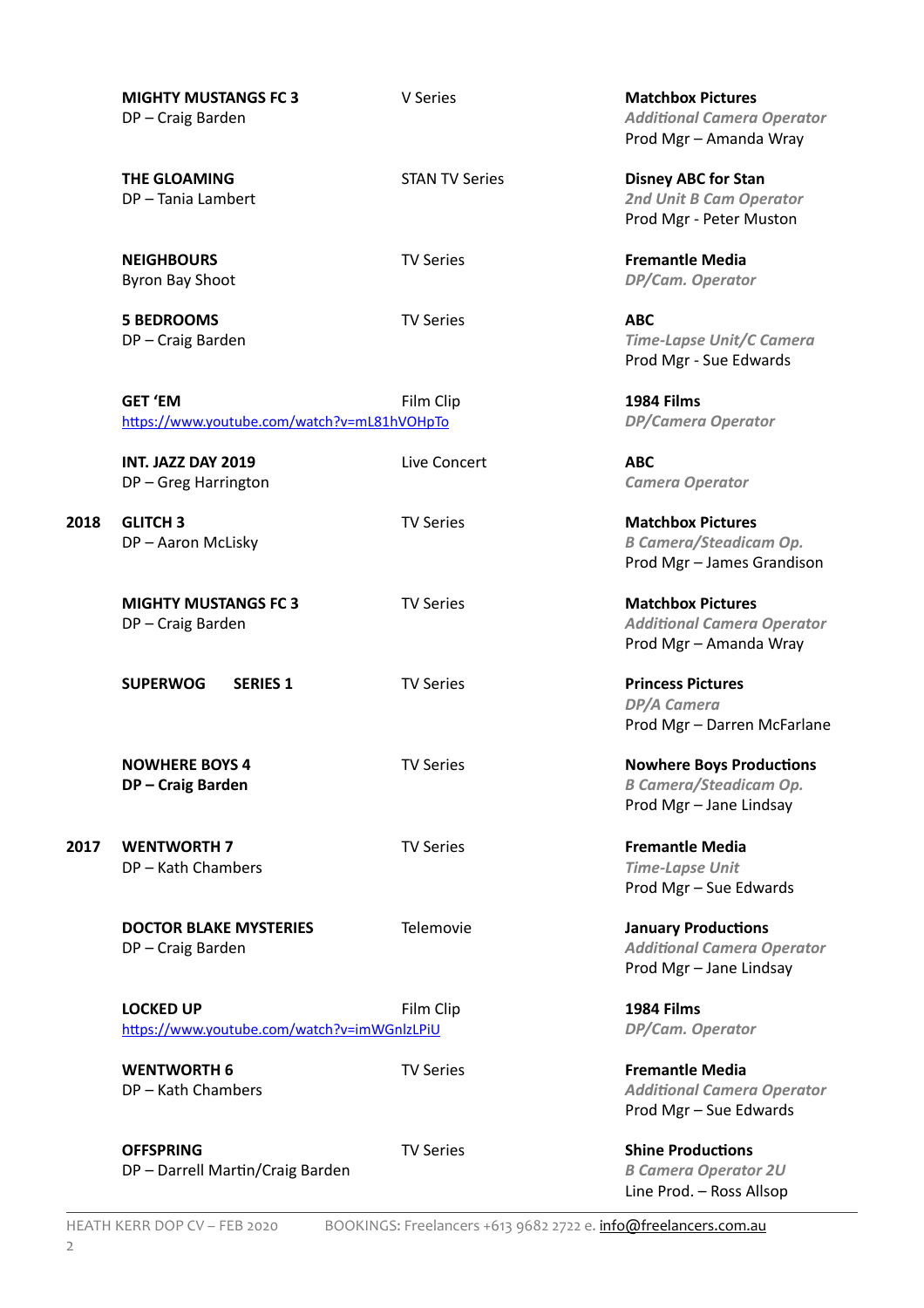|               | <b>REPORT TO THE MIST</b><br>Film Clip<br>https://www.youtube.com/watch?v=xdO-mU41khM |                  | 1984 Films<br>DP/Cam. Operator<br>Golden Era Records                                        |
|---------------|---------------------------------------------------------------------------------------|------------------|---------------------------------------------------------------------------------------------|
|               | <b>SUPERWOG</b>                                                                       | TV Pilot Episode | <b>Princess Pictures</b><br>DP/Cam. Operator<br>Line Prod. - Paul Walton                    |
|               | <b>SLOW DEATH, FAST LANE</b><br>https://www.youtube.com/watch?v=EK74YCAIZvI           | Film Clip        | 1984 Films<br>DP/Cam. Operator<br>Karsniogenics Records                                     |
| 2016-<br>2018 | <b>NEIGHBOURS</b>                                                                     | <b>TV Series</b> | <b>Fremantle Media</b><br>2nd Unit DP<br>Prod Mgr - Ben Grogan                              |
| 2016          | <b>DOCTOR BLAKE MYSTERIES</b><br>DP - Craig Barden                                    | <b>TV Series</b> | <b>January Productions</b><br><b>B Cam. Operator &amp; 2U DP</b><br>Prod Mgr. - Ross Allsop |
|               | THE TURNER TRIO                                                                       | TV Pilot Episode | <b>Stand Up Productions</b><br>DP/Cam. Operator<br>Prod Mgr - Shannon Phelps                |
|               | <b>WENTWORTH 5</b><br>DP-Kath Chambers                                                | <b>TV Series</b> | <b>Fremantle Media</b><br><b>Additional Camera Operator</b><br>Prod Mgr - N. Mulholland     |
|               | <b>DADVICE</b><br>DP-Joanna Donohue                                                   | Webisodes        | <b>Princess Pictures</b><br><b>B Camera Operator</b><br>Prod Mgr - Paul Walton              |
|               | <b>NOWHERE BOYS 3</b><br>DP-Craig Barden                                              | <b>TV Series</b> | Nowhere Boys 3 Prod.<br>2nd Unit DP<br>Prod Mgr - Kate Breen                                |
|               | <b>LIKETTY SPIT</b>                                                                   | TV Pilot Episode | <b>Stand Up Productions</b><br>DP/Cam. Operator<br>Prod Mgr - Amanda Reedy                  |
|               | <b>JOHN SAFRAN ELECTION 2016</b>                                                      | <b>TV Series</b> | <b>Election Special Prod.</b><br>2nd Unit DP/Camera Op.<br>Prod Mgr - Julia Mahoney         |
|               | <b>AUTOPILOT</b>                                                                      | TV Pilot Episode | <b>Princess Pictures</b><br>DP/Cam. Operator<br>Prod Mgr - Sumah Hurley                     |
| 2015          | <b>VALUE OF ADAPTION</b><br>https://www.youtube.com/watch?v=ih8Bm32QcEg               | Filmclip         | 1984 Films<br>DP/Cam. Operator<br>Prod Mgr - Unkut Recordings                               |
|               | <b>OPEN SLATHER</b><br>DP - Laszlo Baranyai                                           | <b>TV Series</b> | <b>McWaters Productions</b><br>2nd Unit DP<br>Prod Mgr - Antje Kulpe                        |

HEATH KERR DOP CV – FEB 2020 BOOKINGS: Freelancers +613 9682 2722 e. info@freelancers.com.au